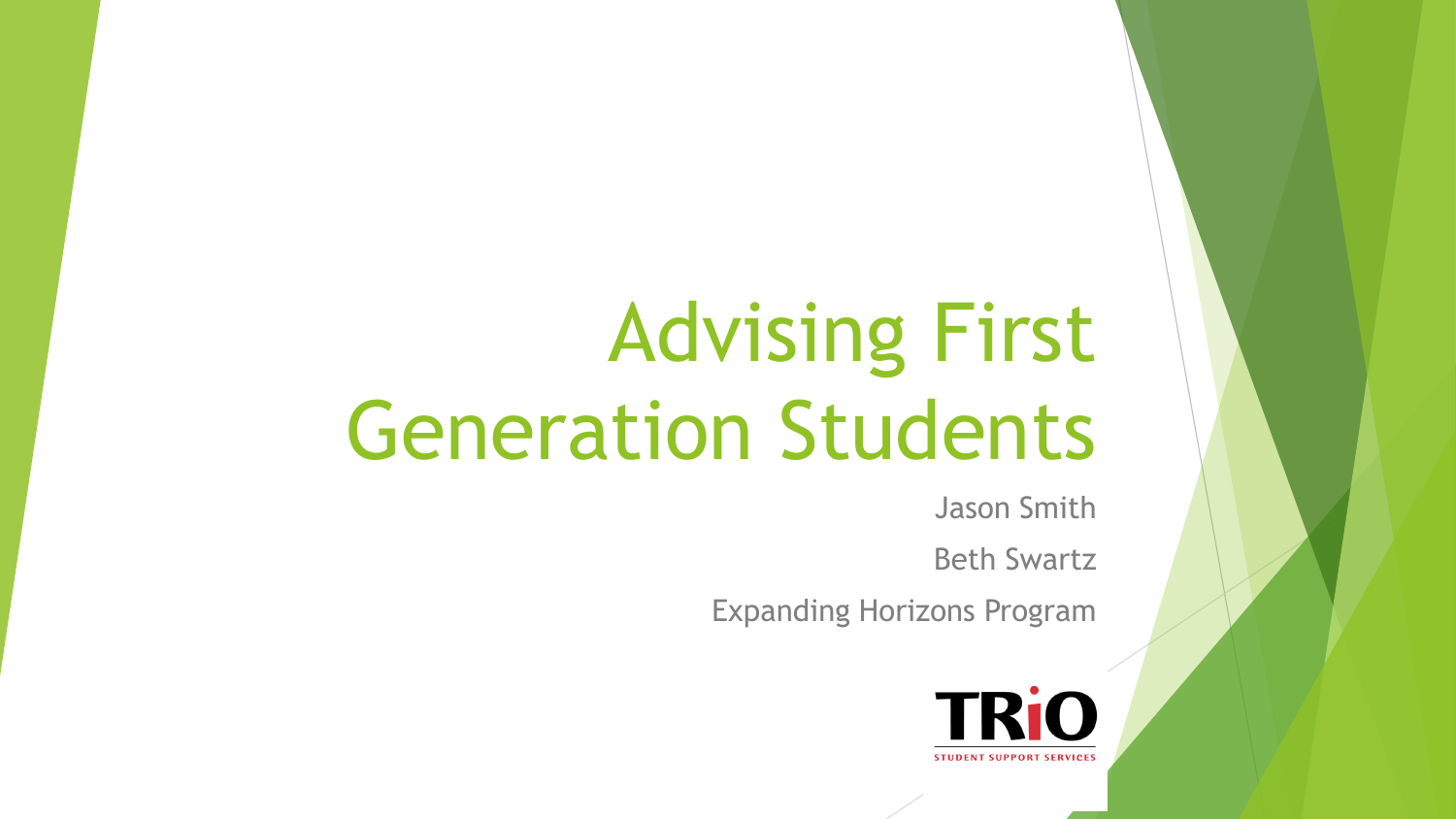#### Desired Outcomes of Our Time Together

- $\blacktriangleright$  Reflect on the purpose of academic advising
- Discuss common challenges and strengths of first generation students
- Formulate action steps of a first gen case study
- Review the **Why** and **How** of a "high-touch" method of advising
- Establish tools and strategies for advising first gen students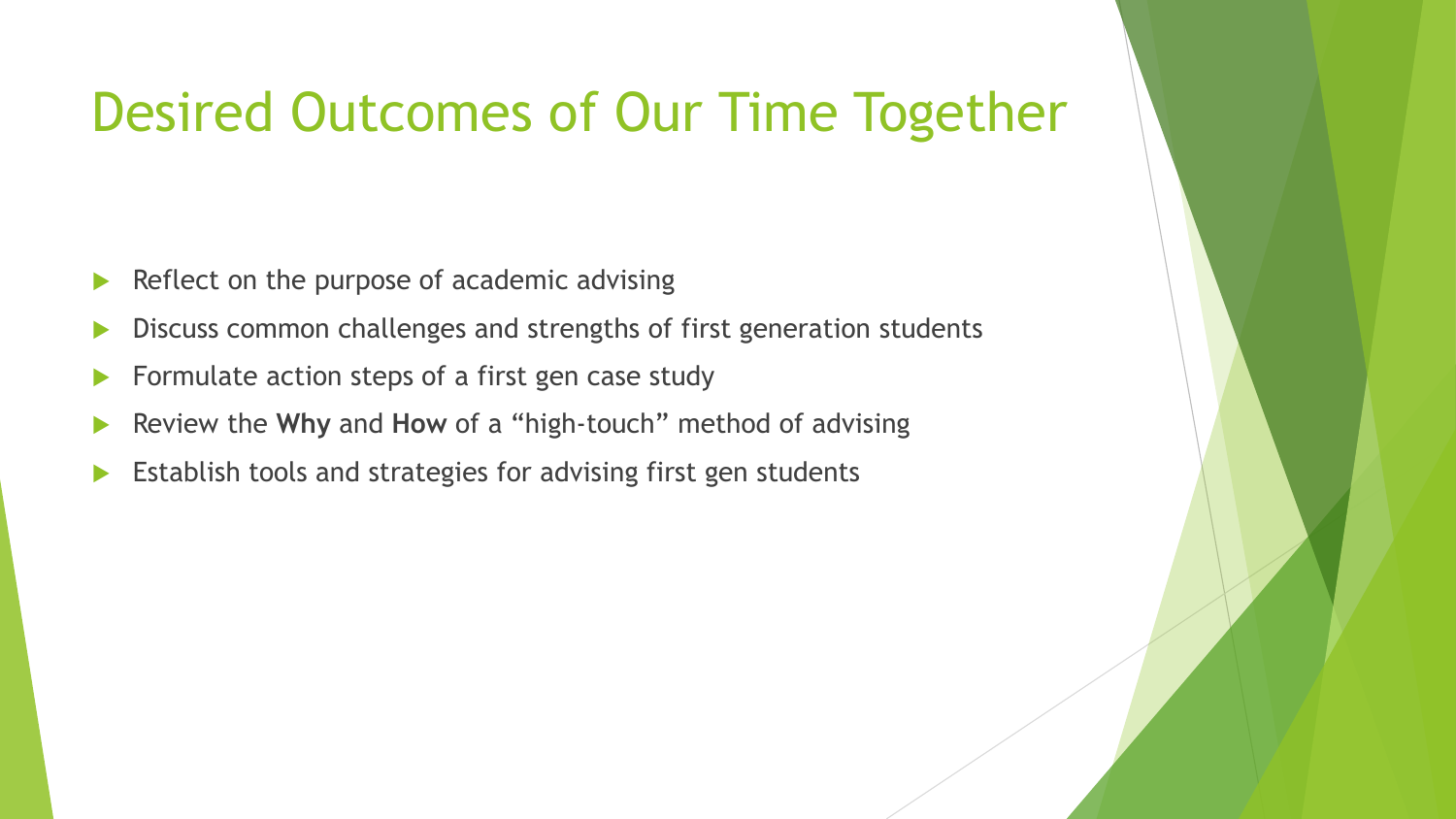# **T**hink **P**air **S**hare

1. Take 60 seconds to reflect on the following questions.

2. Turn to a partner to discuss

3. Let's discuss as a group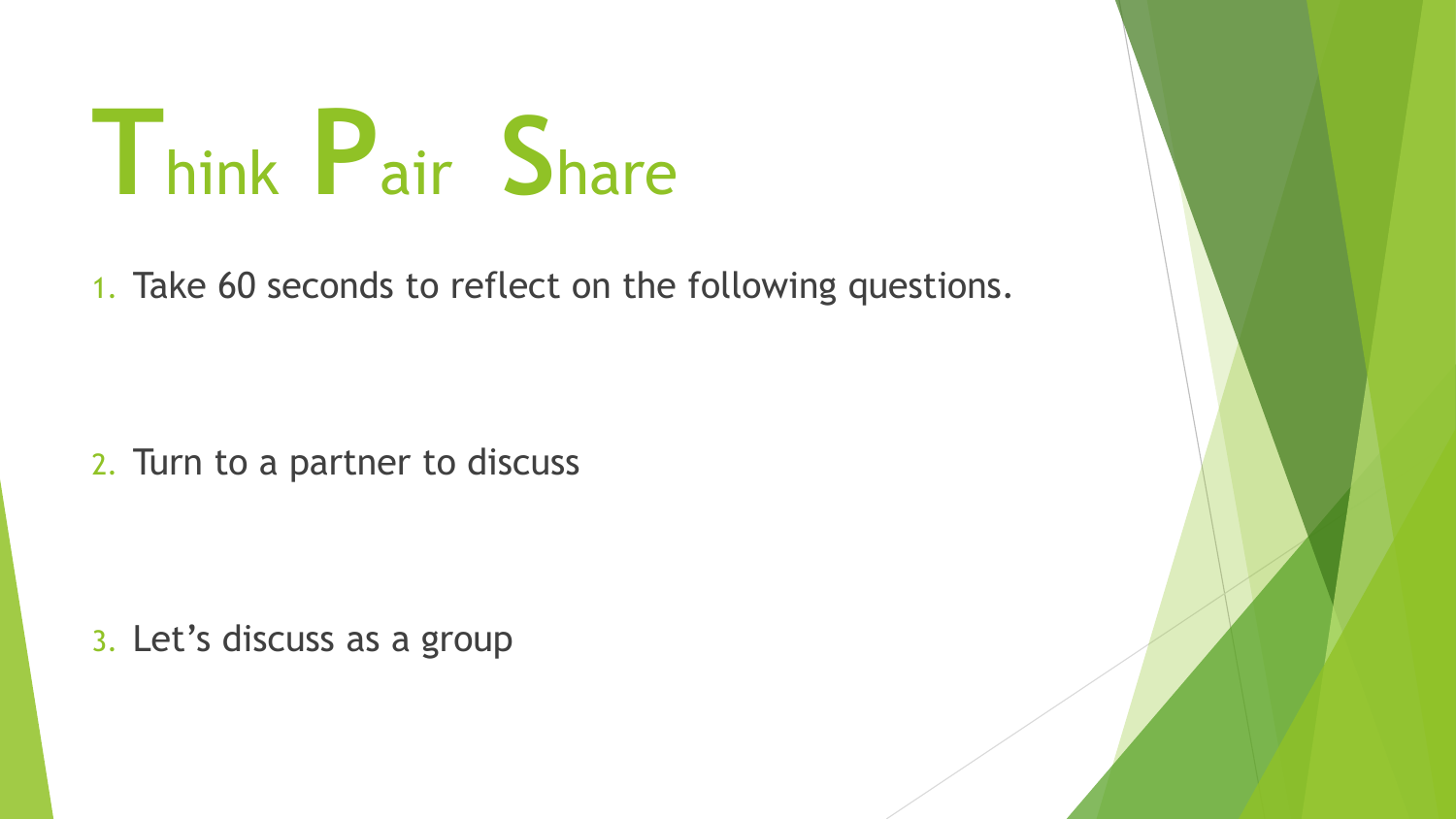## What does academic advising mean to you? What is the goal of academic advising?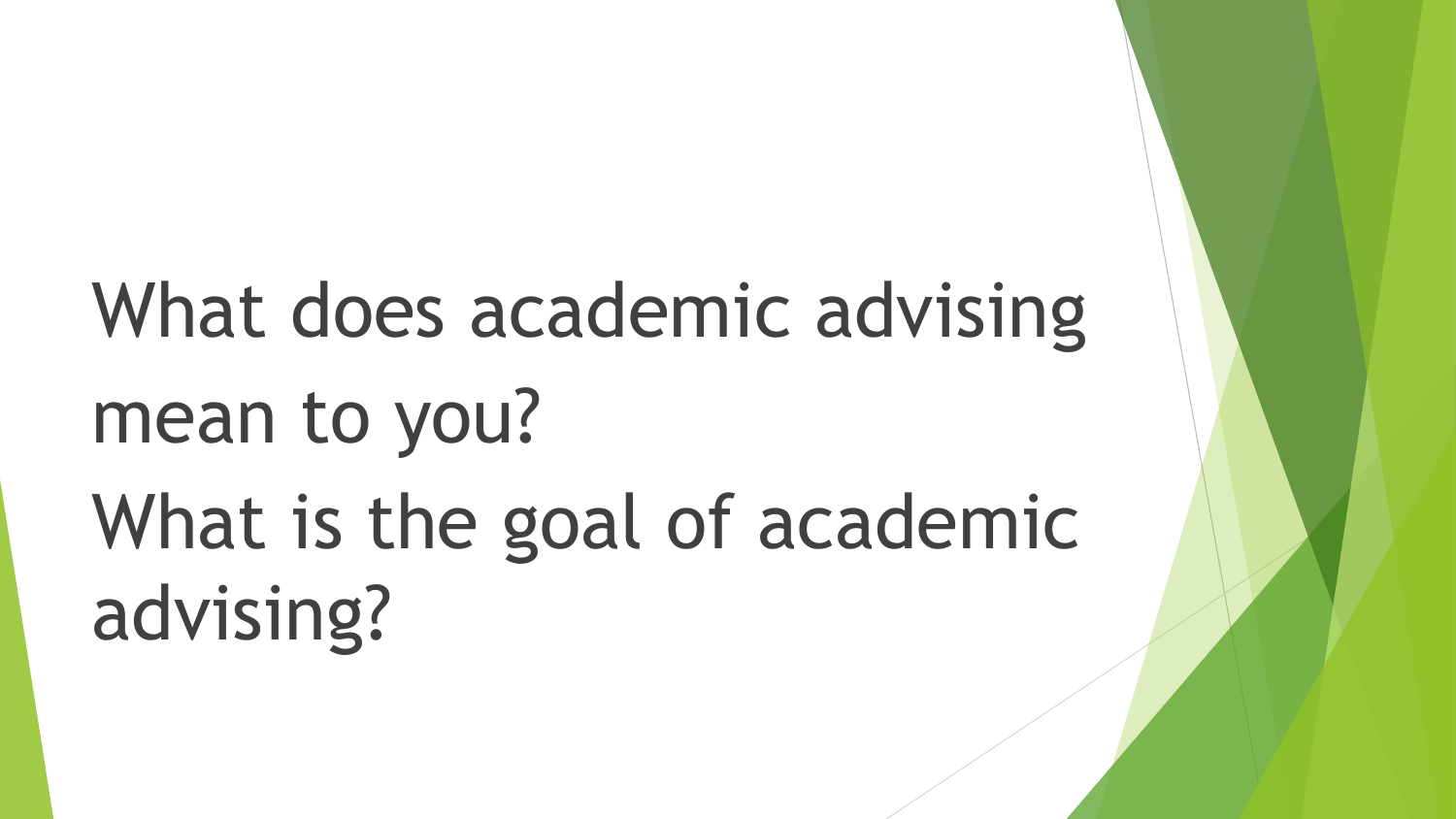#### The First Gen Profile

- Getting to college may have been the easy part
- Lack of social capital
- Imposter Syndrome
- **Lack of self-advocacy**
- Conflict between family and school
- Family obligations
- Misguided major selections
	- What do I see in my community?"
	- $\blacktriangleright$  Family expectations
	- $\triangleright$  STEM push
	- If you're going to college, it's to be a doctor or lawyer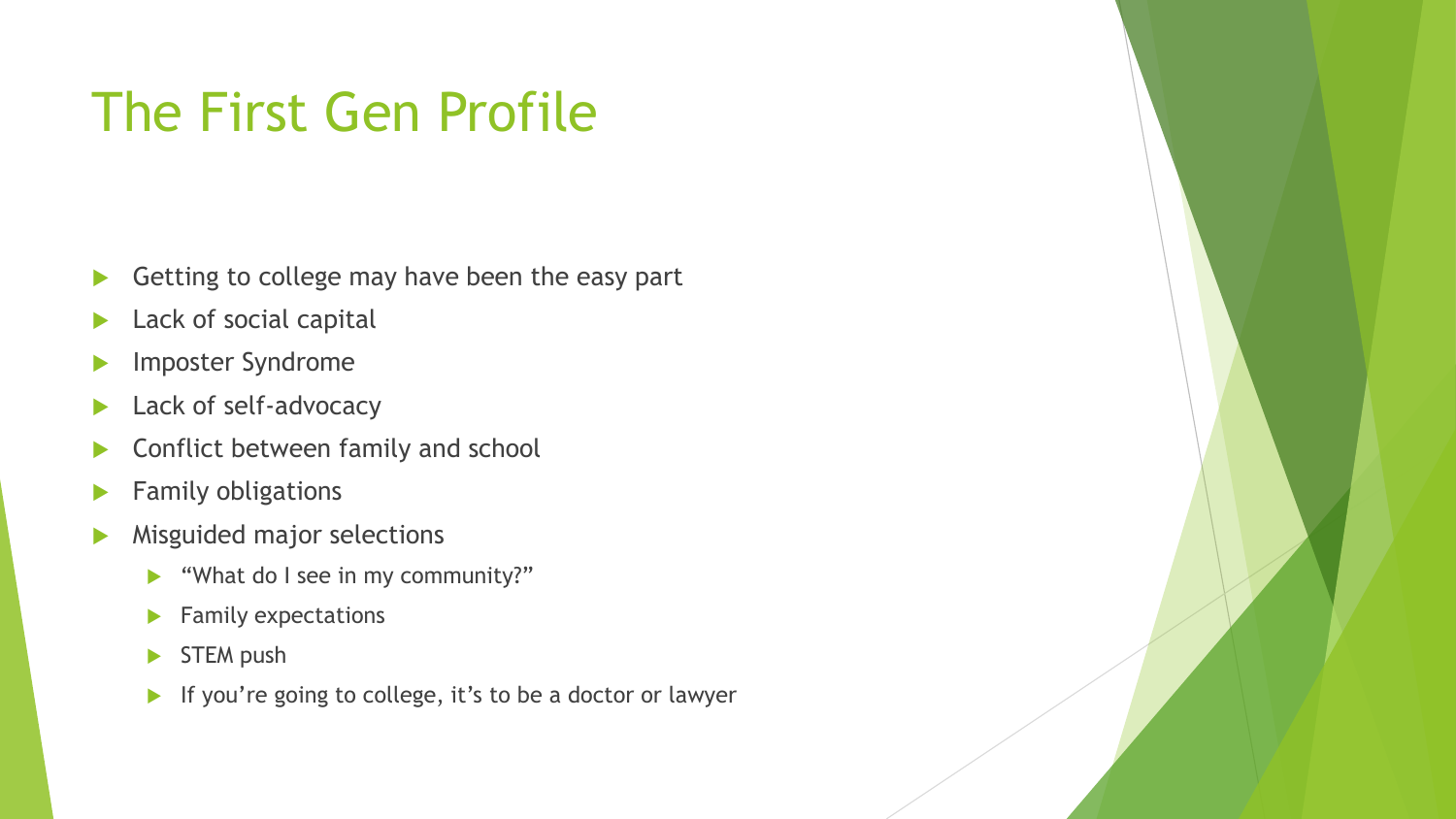#### The First Gen Toolbelt

- **Resiliency**
- ▶ Though they may lack self-advocacy, they may have acted as an advocate for their family
- **Adaptability**
- Appreciation for opportunity and experiences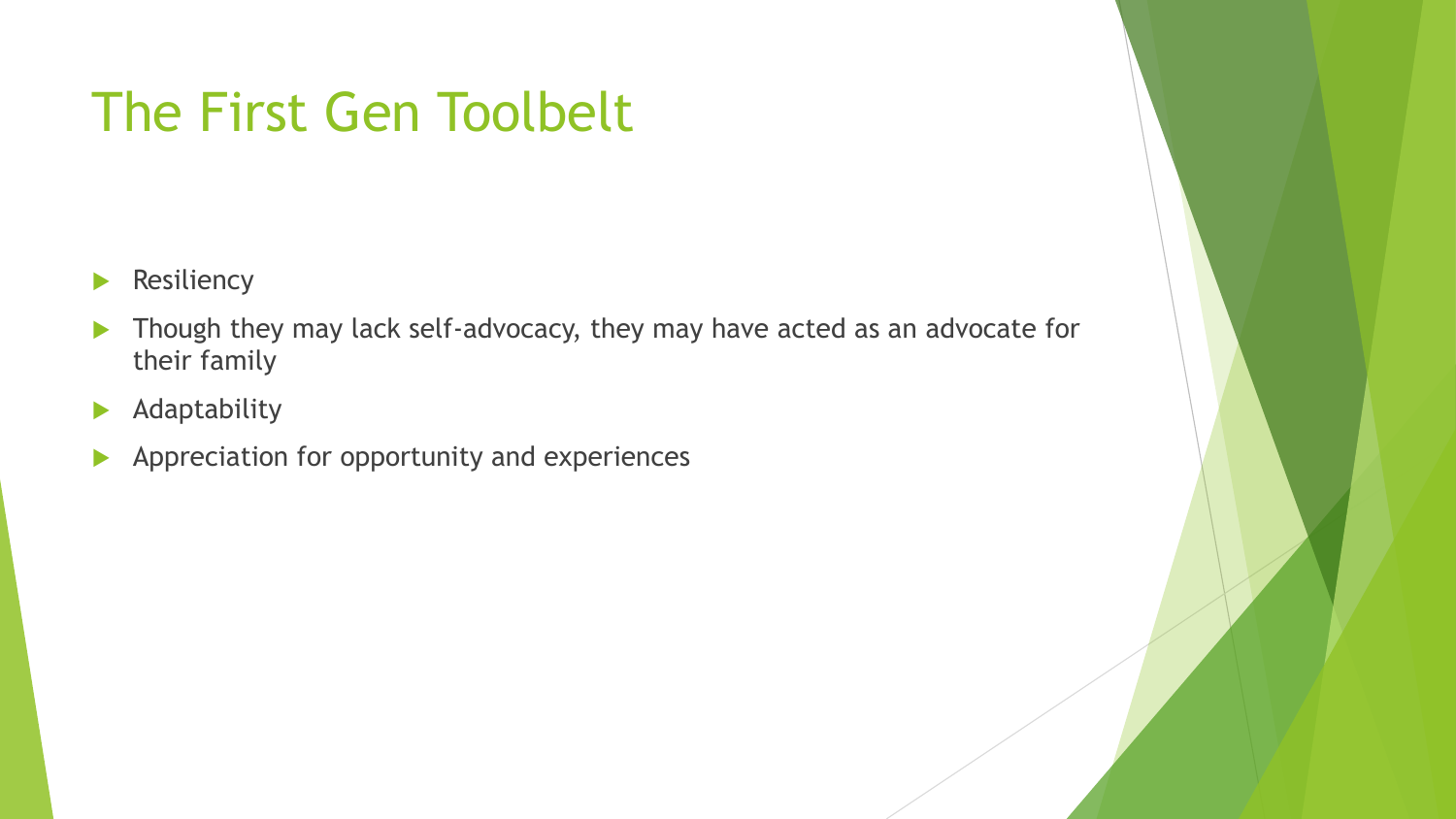#### Student Case Study

- $\triangleright$  Student also qualified as low-income
- Student is bilingual in Spanish and English
- Student is not confident in writing in Spanish or English and needs to improve grammar, content, and flow
- Student is declared as an Education major because "my mom and I know what a teacher does"
- Student reveals a lackluster interest in actually teaching students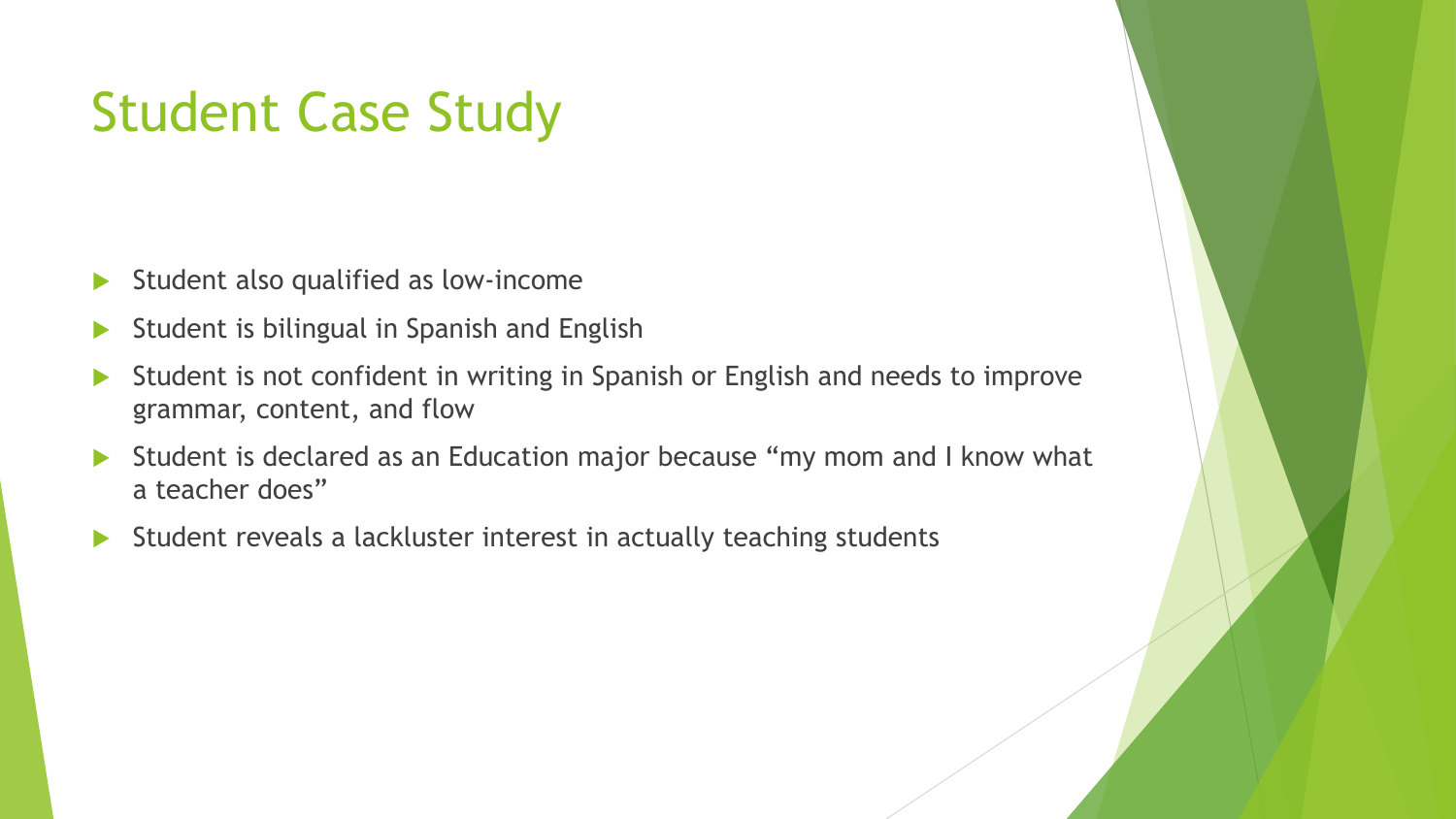# **T**hink **P**air **S**hare

#### If you had this information going into an advising session, how might this impact your advising with this student?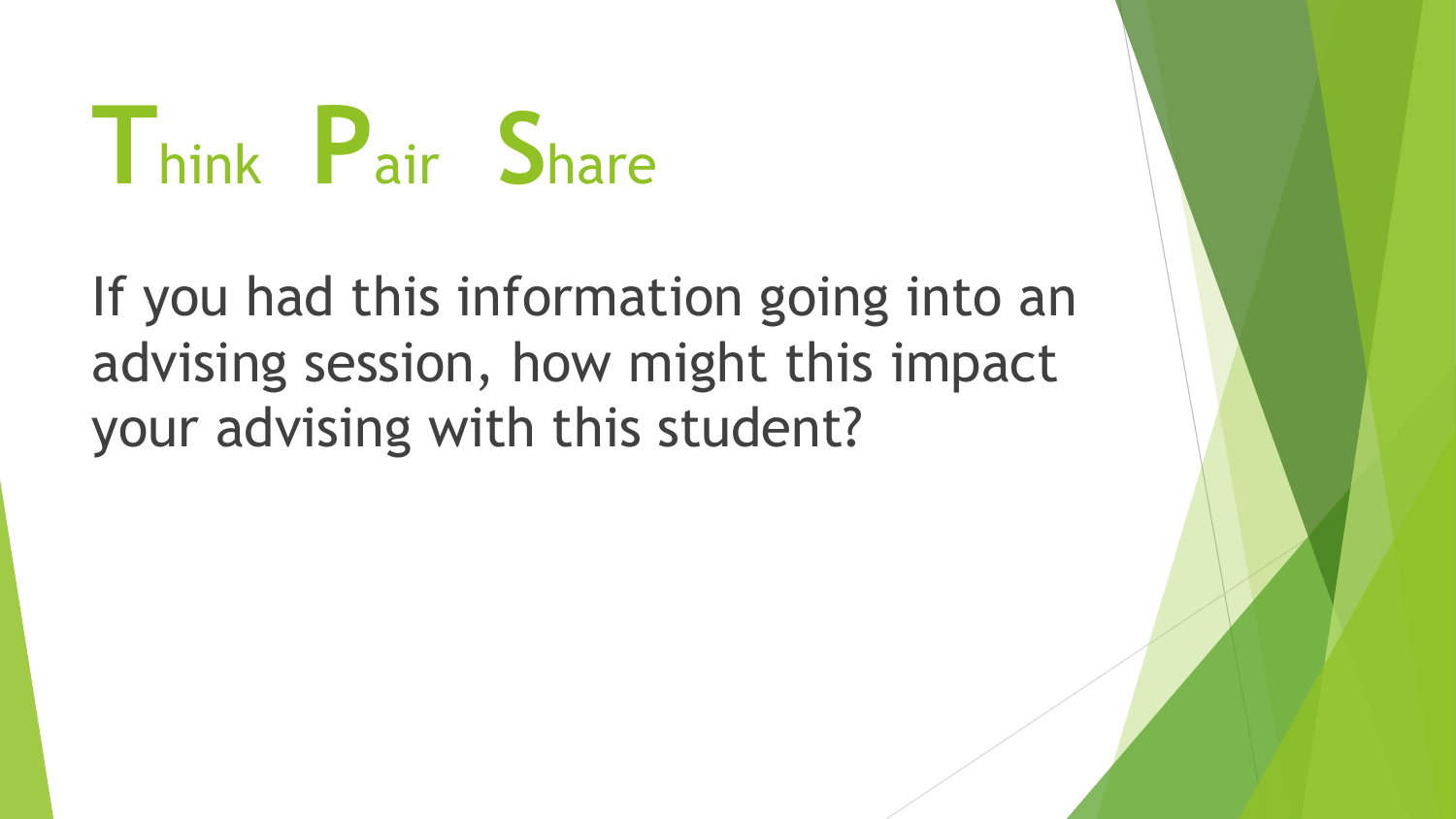#### Case Study Results

- After many advising sessions, the student changed her major from Education to Human Services
- ▶ The student was still not confident in her writing skills, but developed relationships with faculty that enabled her to seek out assistance when needed
- After hearing some student colleagues talk about study abroad, the student decided to study abroad
- ▶ The study abroad opportunity highlighted some interesting issues many first gen students may face
- The study abroad was a tremendous success and changed the student's outlook on life…which led to many new and interesting challenges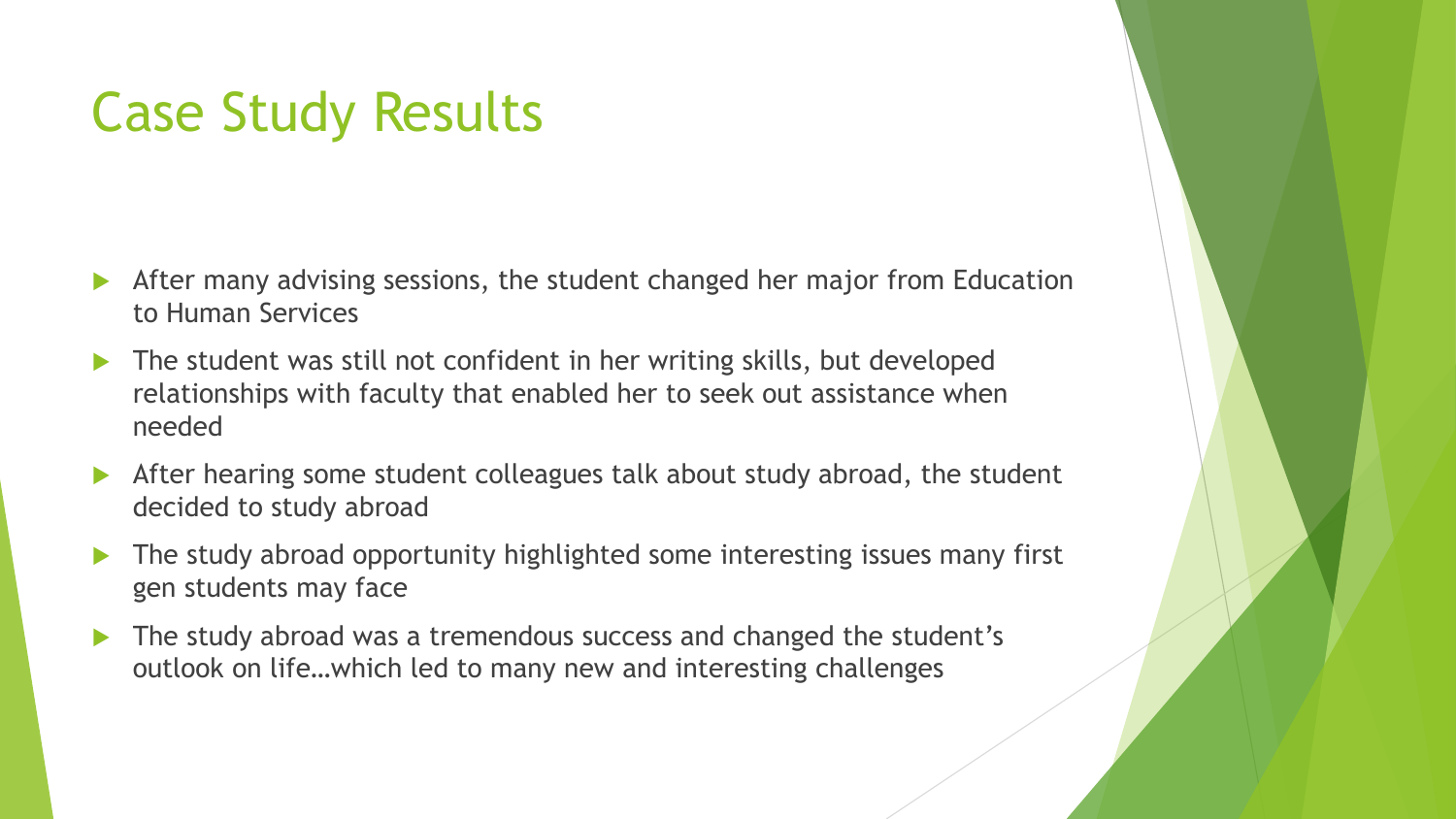#### Applying the Case Study to Other First Gen Students

- As students' broaden their knowledge and world outlook, they may find themselves having less in common with their families
- This leads to cognitive dissonance: Being one person at home and a different person at school, AND
- This changes the students' school relationships as well, family and friends cannot relate to experiences in college, abroad, during internship and students may feel lonely, depressed, and want to leave school
- Through advising, we can help students to re-commit to their education and focus on upcoming events such as internship, job search, and graduation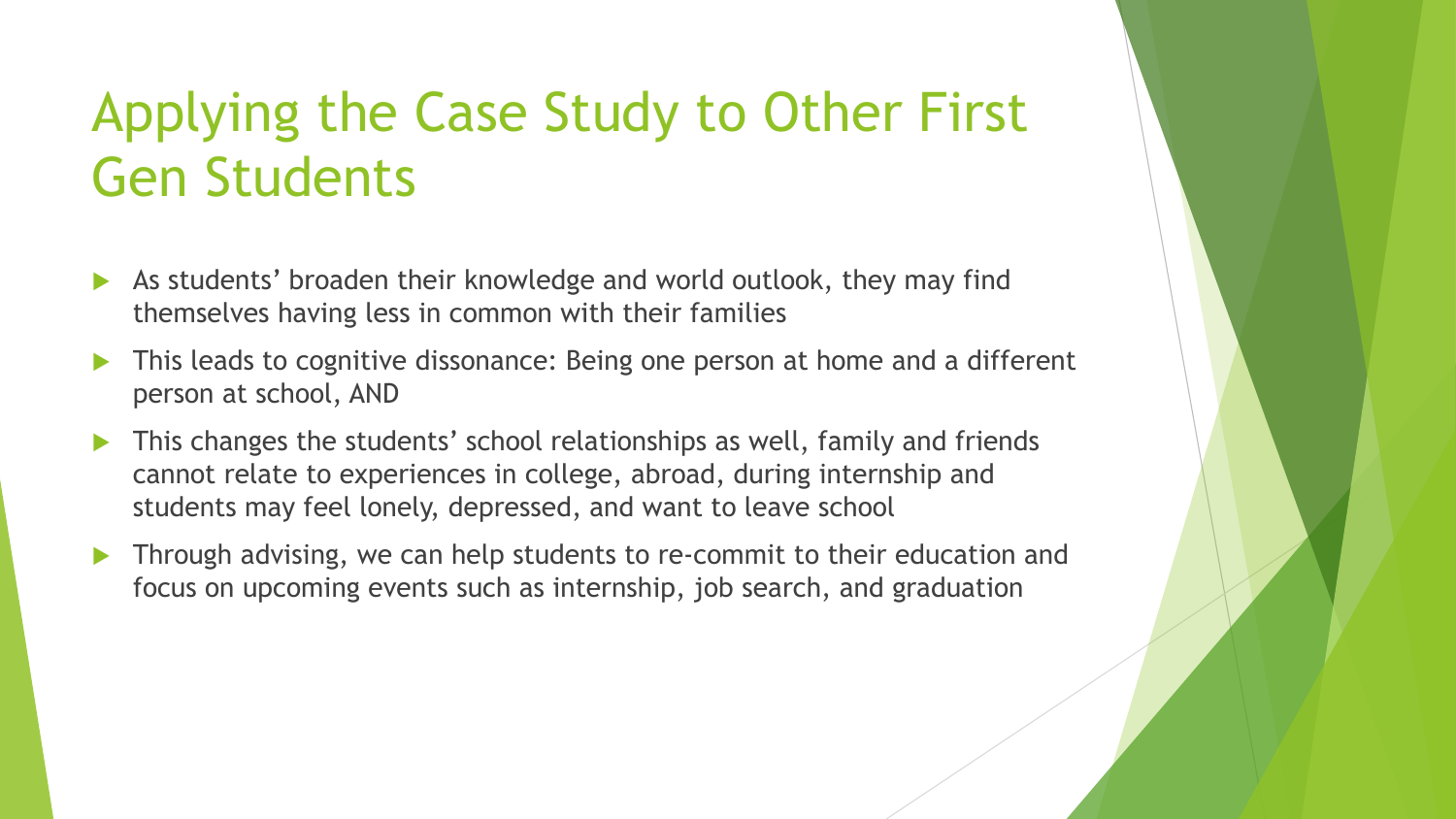#### Why the High Touch Method?

- For every meeting with an advisor the odds that a student is retained increases by 13% (Swecker, et al., 2013)
- Rely on pre-college information and assistance from non-family members, SO responsibility is on us to initiate communication (Vander, 2007)
- Advising appointments may be one of the few institutional mechanisms that consistently connect students to institution in meaningful ways
- Relationships impact persistence
	- Sense of Belonging
- They don't know what they don't know
	- $\blacktriangleright$  Factors may influence their willingness to ask questions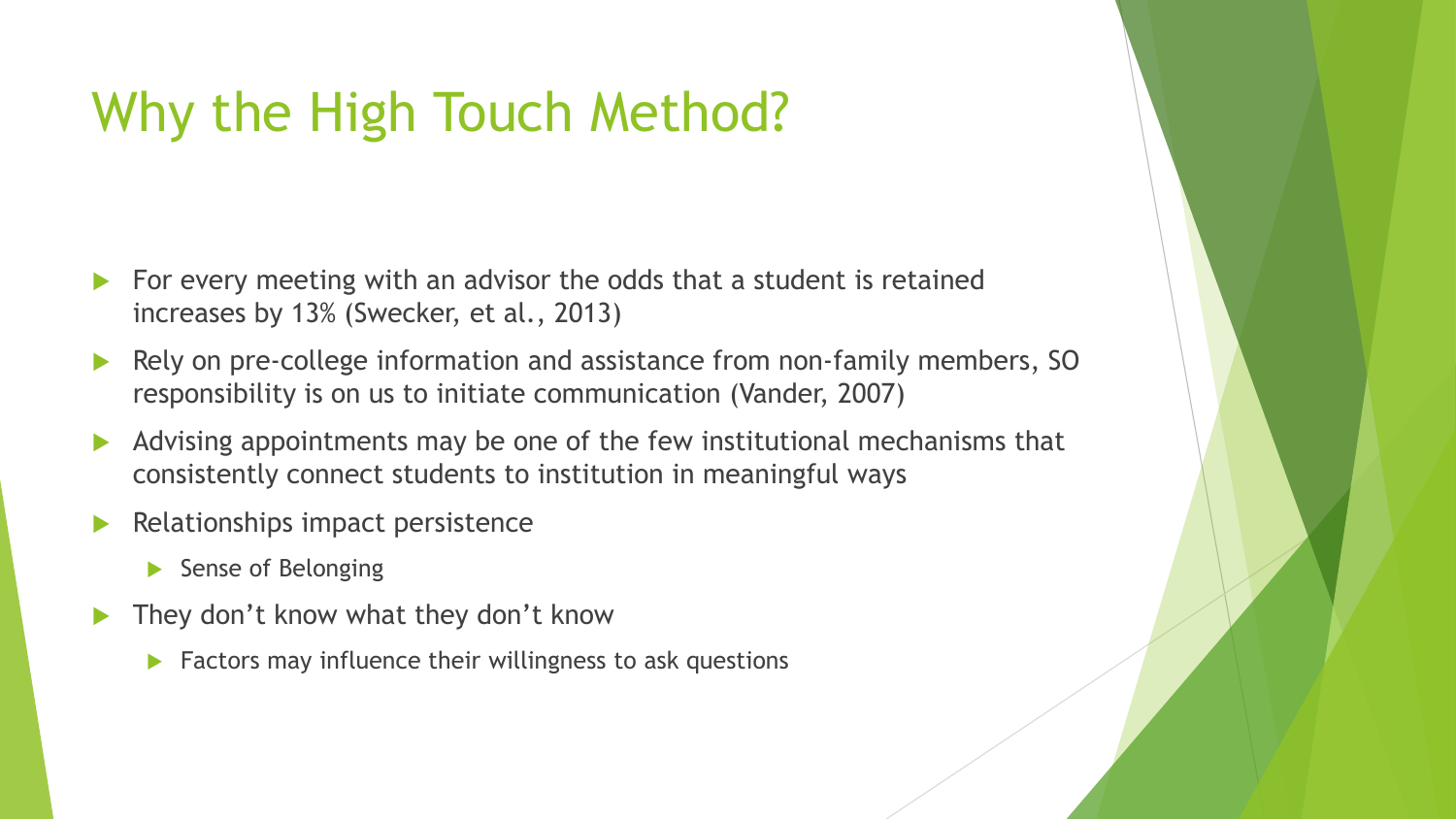#### How

- Monitor grades and outreach to marginal performances
	- Great time to review resources and develop a plan
	- Acknowledge those exceling
- Are you open to being open with the student?
	- **Sharing appropriate pieces of your life**
	- Discussing research that may be mutually interesting
- Office space
- Put the student in the driver's seat of the meeting
- SSC Utilization
- Students benefit from a trusting advisor relationship in which the advisor understands their background (Sickles, 2004)
	- $\triangleright$  SO, we ask questions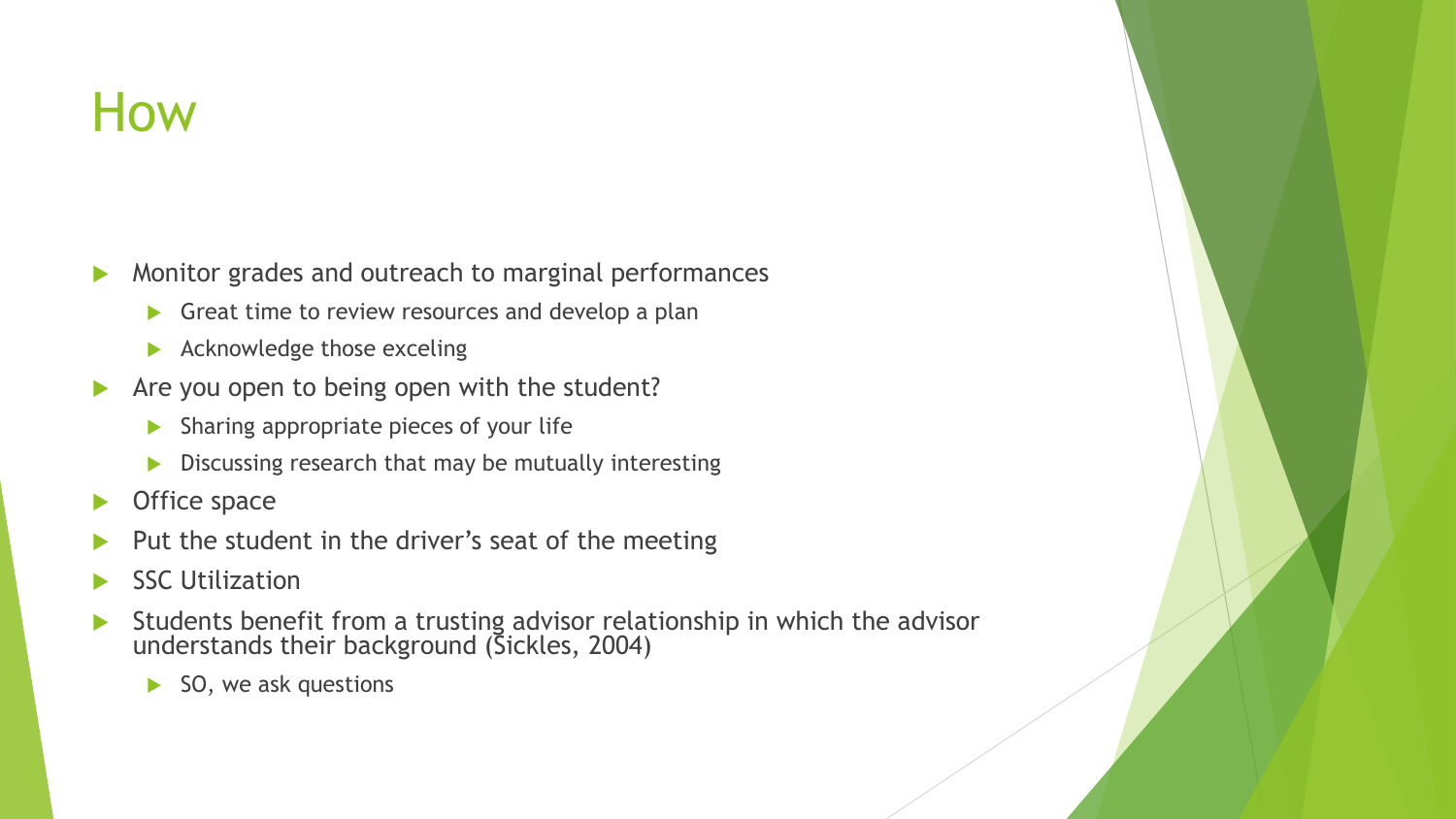#### Text Response

[Poll Everywhere](https://www.polleverywhere.com/free_text_polls/oo3xwXeFZbvNFx59lpH1S)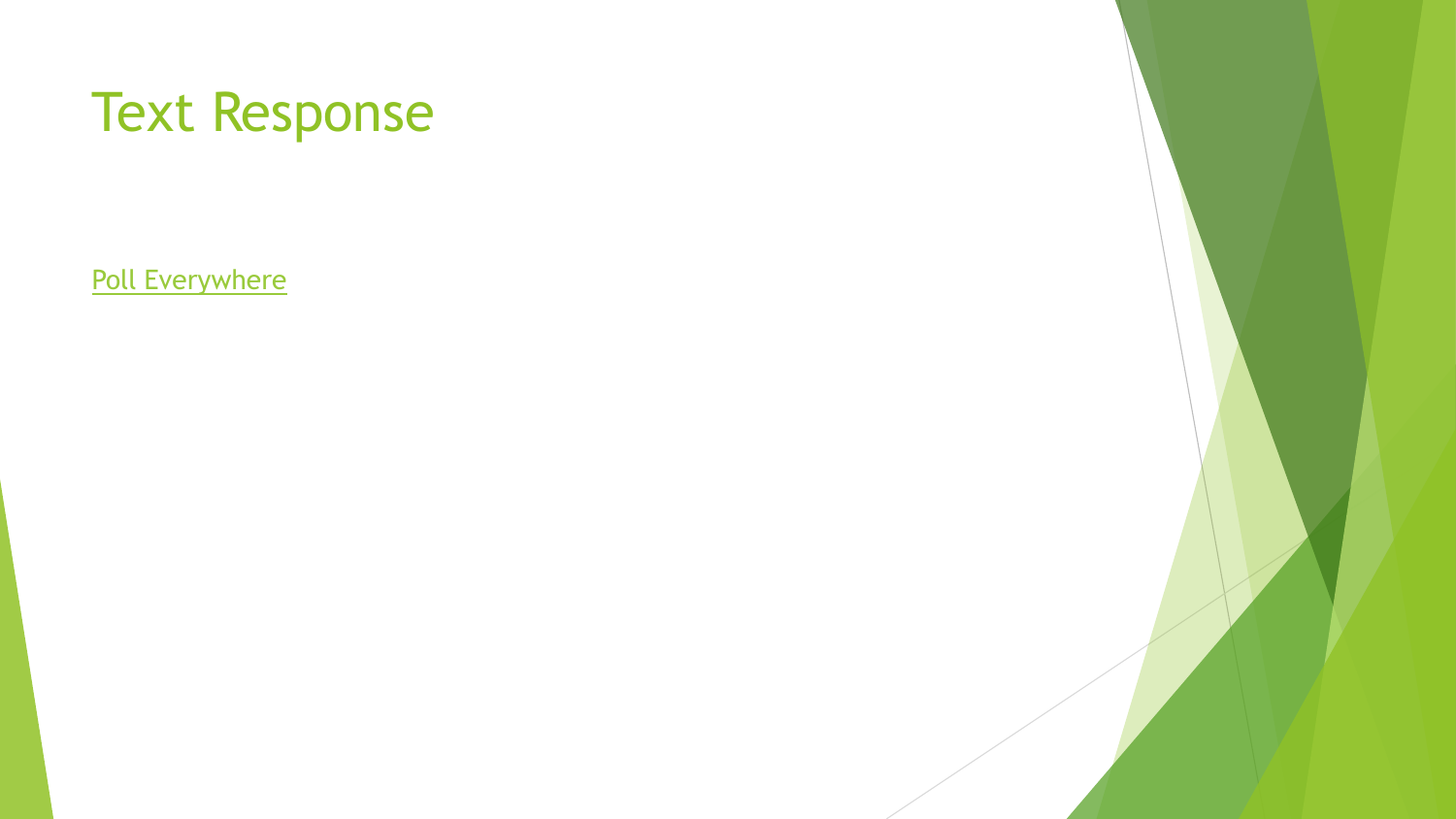#### Some Additional Questions and Considerations

- ▶ Tell me about your family (single-parent, blended, siblings, etc.)
- Is student from urban or rural area?
- What do your parents do?
- Did you frequently move around growing up?
- Is college putting a financial strain on your family?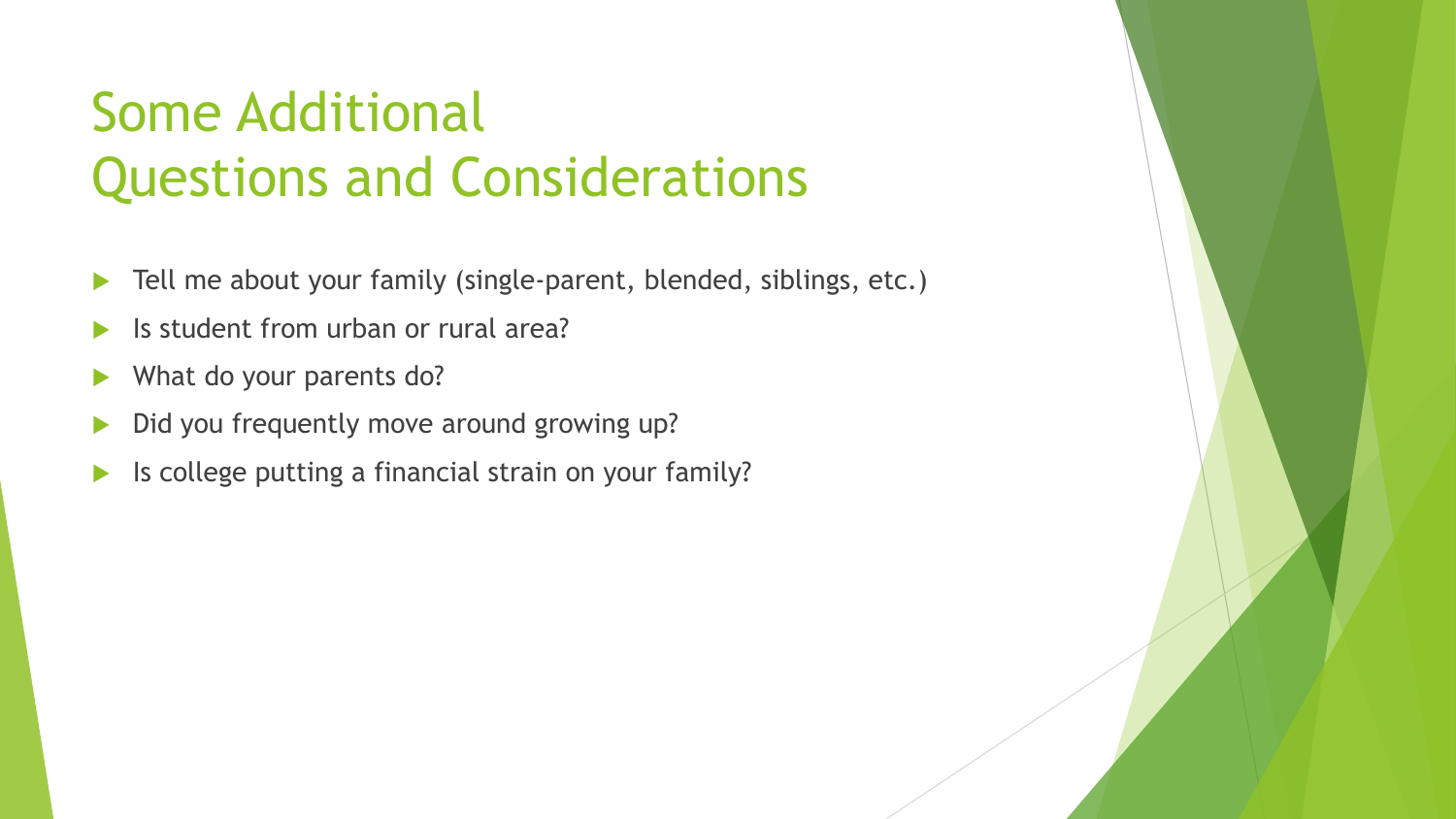### Some Tools We Successfully Use for Advising

- **Dime-on-one meetings**
- $\blacktriangleright$  Email
- Facebook and other social media
- SSC Advising Platform
- **Degree Works**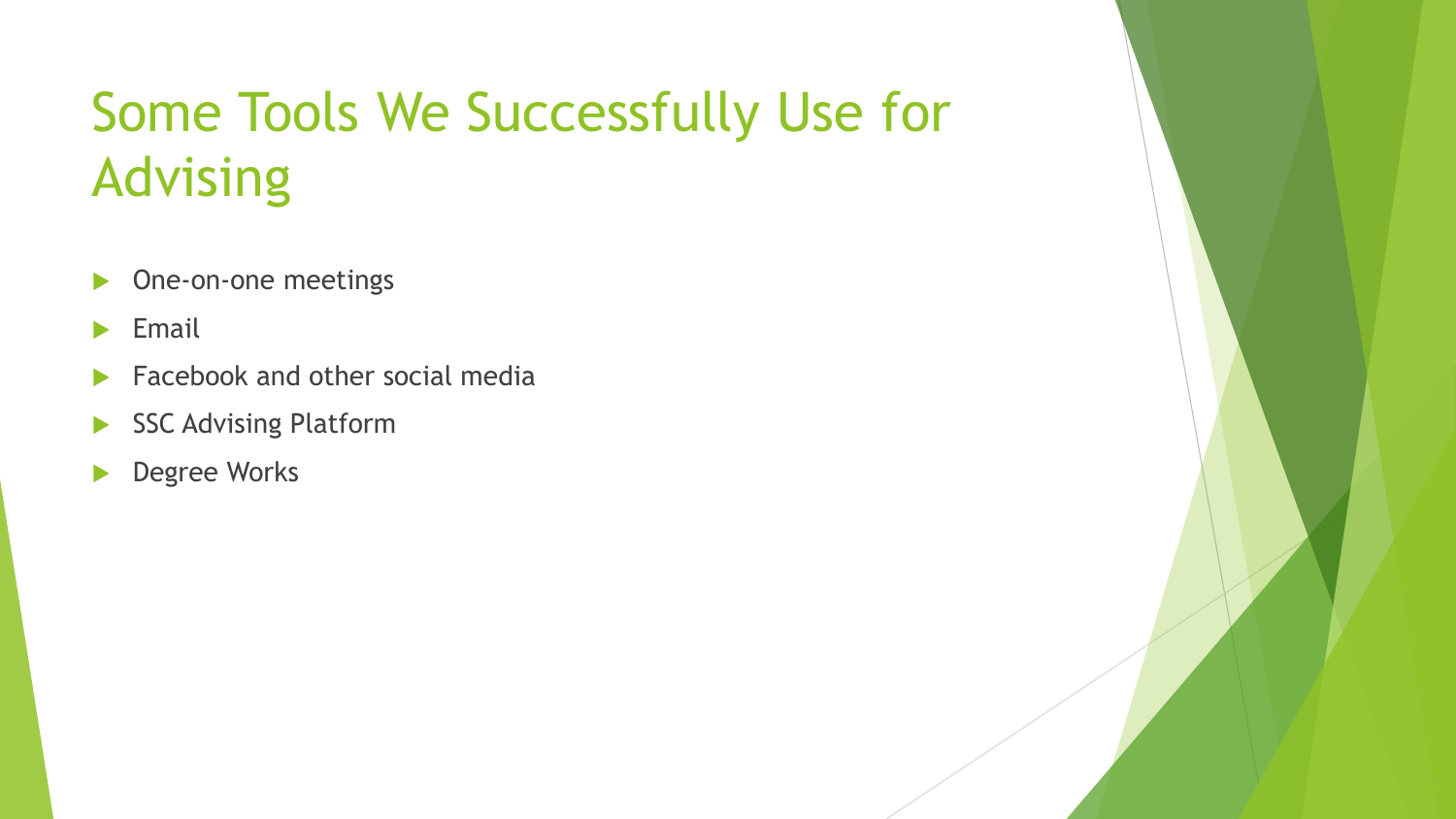#### A Brief Introduction to SSC Advising Platform – Log On to SSC

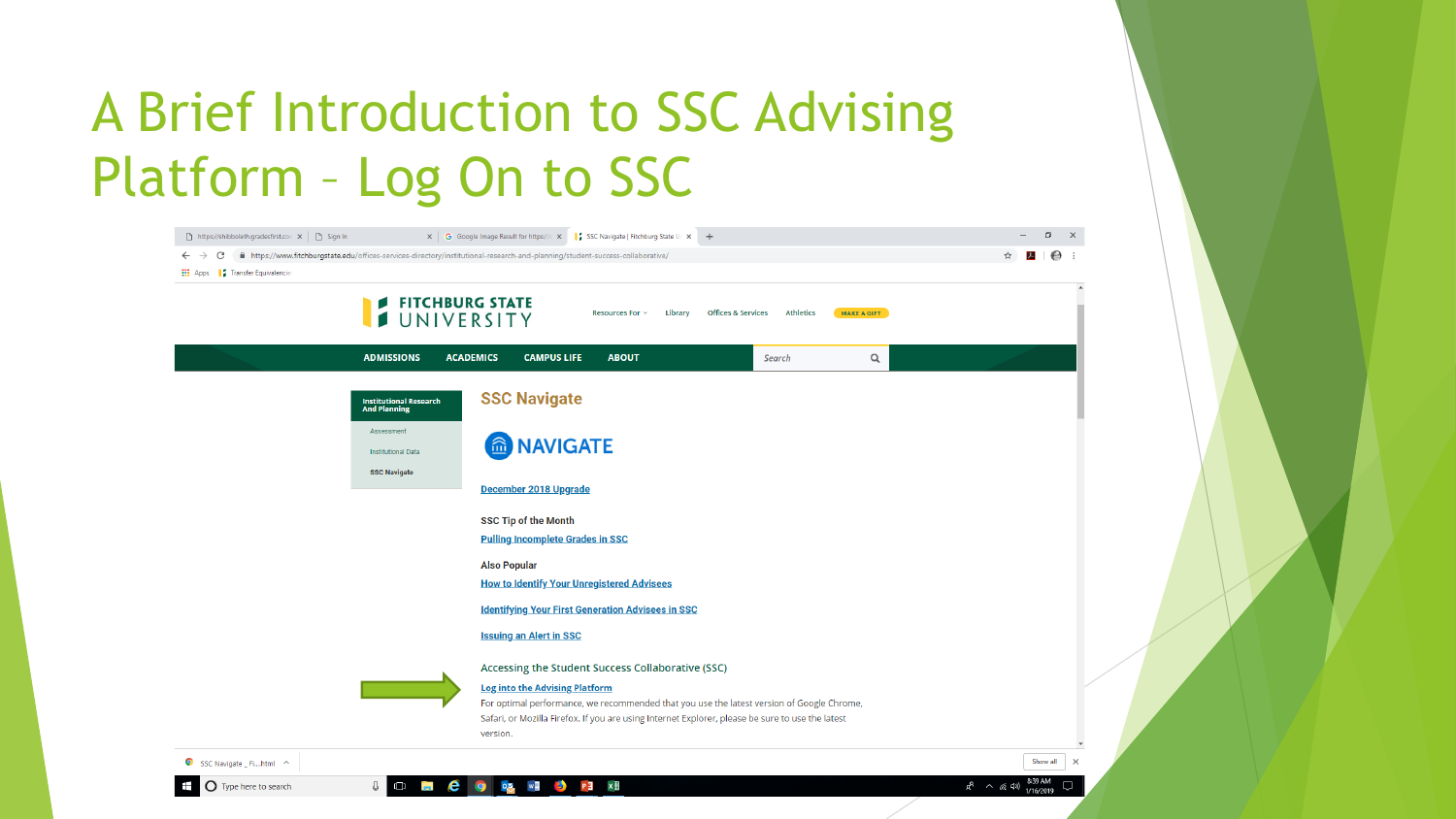#### A Brief Introduction to SSC Advising Platform – Choose the Campaign Icon

| ⋒<br>$\blacktriangleright$          | Staff Home New                                                                                                                     |   | <b>FITCHBURG STATE</b><br>UNIVERSITY           |
|-------------------------------------|------------------------------------------------------------------------------------------------------------------------------------|---|------------------------------------------------|
| 藟                                   | Students Upcoming Appointments My Availability Appointment Requests                                                                |   | Actions                                        |
| $\Box$                              | My Assigned Students for Winter 2019 $\sim$                                                                                        |   | I want to                                      |
|                                     | Actions $\blacktriangleright$                                                                                                      |   | <b>Issue an Alert</b>                          |
| $\blacktriangle$<br>$\blacklozenge$ | $\Box$ ALL<br><b>STUDENT NAME</b><br>$-1D$<br><b>WATCH LIST</b><br>CUMULATIVE GPA<br><b><math>\div</math></b> PREDICTED RISK LEVEL | ÷ | <b>Quick Links</b>                             |
| $\alpha$                            | No matching records found                                                                                                          |   | Take me to                                     |
|                                     |                                                                                                                                    |   | Schedule a General Event<br>School Information |
| $\blacklozenge$                     |                                                                                                                                    |   | <b>Download Center for Reports</b>             |
| $\blacksquare$                      |                                                                                                                                    |   | Campaigns                                      |
|                                     |                                                                                                                                    |   | <b>Appointment Campaigns</b>                   |
|                                     |                                                                                                                                    |   | <b>Upcoming Appointments</b>                   |
|                                     |                                                                                                                                    |   | You have no upcoming appointments.             |
|                                     | 0 total results<br>Next<br>Previous                                                                                                |   |                                                |
|                                     |                                                                                                                                    |   |                                                |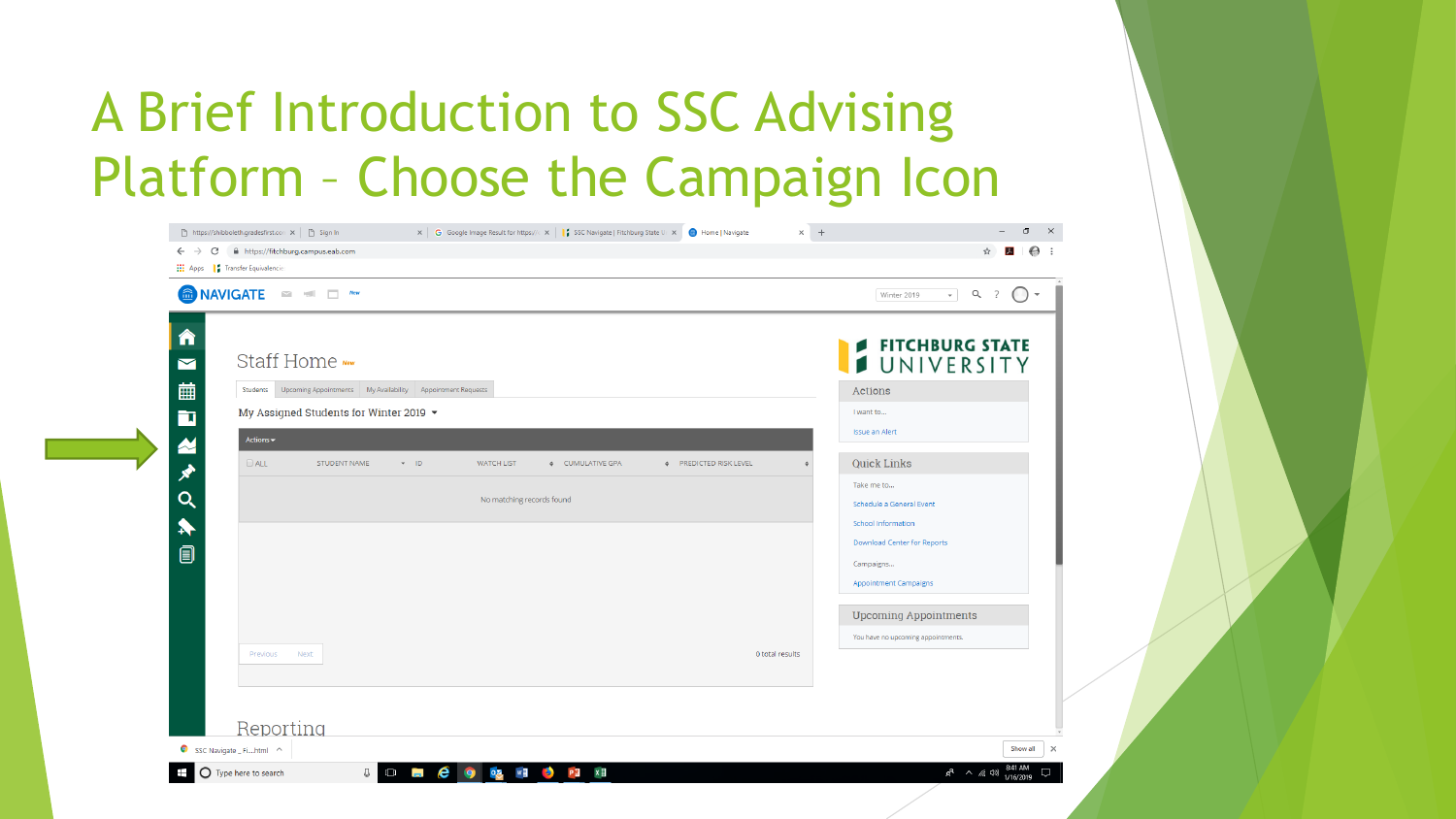#### A Brief Introduction to SSC Advising Platform – Create Your Campaign!

|                                                                                                                       | X G Google Image Result for https:// $\subset$ X     SSC Navigate   Fitchburg State U | Campaigns   Navigate<br>$\times$ + | $\Box$                                                                   |
|-----------------------------------------------------------------------------------------------------------------------|---------------------------------------------------------------------------------------|------------------------------------|--------------------------------------------------------------------------|
| fil https://fitchburg.campus.eab.com/campaigns<br>$\leftarrow$ $\rightarrow$<br>C<br>Hi Apps   Transfer Equivalencie: |                                                                                       |                                    | €                                                                        |
| MAVIGATE<br>$\leq$ $\leq$ $\leq$ $\sim$ $\sim$ New                                                                    |                                                                                       |                                    | $Q \quad ?$<br>Winter 2019<br>$\overline{a}$<br>$\overline{\phantom{a}}$ |
|                                                                                                                       |                                                                                       |                                    |                                                                          |
|                                                                                                                       |                                                                                       |                                    | <b>FITCHBURG STATE</b>                                                   |
| Winter 2019 Campaigns                                                                                                 |                                                                                       |                                    | JUNIVERSITY                                                              |
| Appointment Campaigns                                                                                                 |                                                                                       |                                    | Actions                                                                  |
| All care units<br>Filter by care unit:                                                                                | $\cdot$ 0                                                                             |                                    | I want to create a new                                                   |
| NAME                                                                                                                  | <b>STATS</b>                                                                          |                                    | Appointment Campaign                                                     |
| <b>Beth's Test Campaign</b><br>a<br>ADVISING [unsent] 01/11/2019 - 01/12/2019                                         |                                                                                       | Delete<br>Resume                   |                                                                          |
|                                                                                                                       |                                                                                       |                                    |                                                                          |
|                                                                                                                       |                                                                                       |                                    |                                                                          |
|                                                                                                                       |                                                                                       |                                    |                                                                          |
|                                                                                                                       |                                                                                       |                                    |                                                                          |
|                                                                                                                       |                                                                                       |                                    |                                                                          |
|                                                                                                                       |                                                                                       |                                    |                                                                          |
|                                                                                                                       |                                                                                       |                                    |                                                                          |
| Legal Disclaimer   Terms of Use   Download Acrobat Reader<br>a EAB<br>@ 2019 EAB. All Rights Reserved.                |                                                                                       |                                    |                                                                          |
|                                                                                                                       |                                                                                       |                                    |                                                                          |
|                                                                                                                       |                                                                                       |                                    |                                                                          |
|                                                                                                                       |                                                                                       |                                    |                                                                          |
|                                                                                                                       |                                                                                       |                                    |                                                                          |
|                                                                                                                       |                                                                                       |                                    |                                                                          |
|                                                                                                                       |                                                                                       |                                    |                                                                          |
|                                                                                                                       |                                                                                       |                                    |                                                                          |
|                                                                                                                       |                                                                                       |                                    |                                                                          |
|                                                                                                                       |                                                                                       |                                    |                                                                          |
|                                                                                                                       |                                                                                       |                                    |                                                                          |
|                                                                                                                       |                                                                                       |                                    | Show all                                                                 |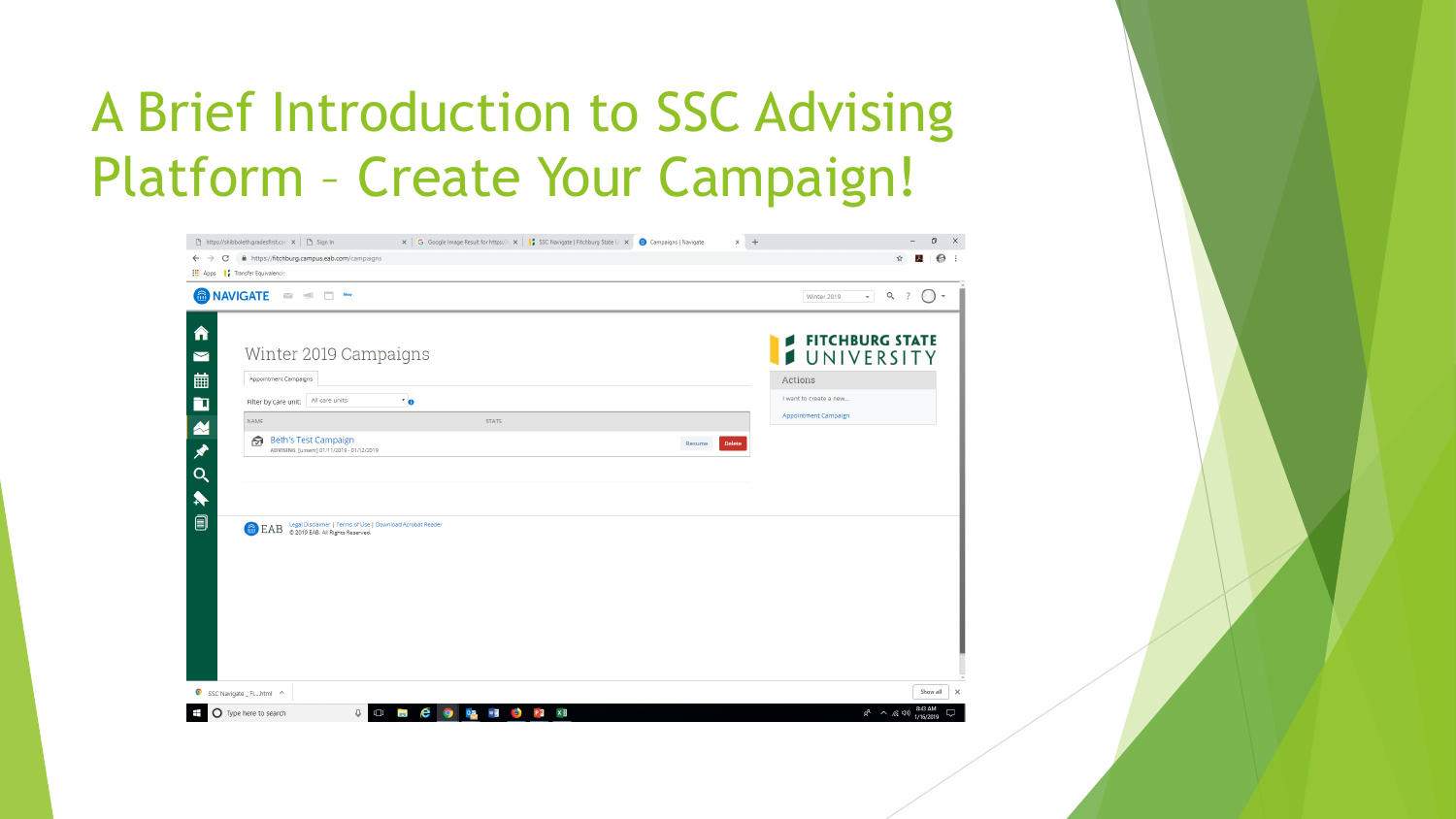#### SSC Advising Platform – Other Tools

- ▶ You can see a student's schedule, future (if applicable), present, and past (if applicable) as well as their grades
- ▶ You can email the student directly from SSC
- ▶ You can see student attributes:

#### Categories

Accuplacer - Essay 4+, ALG 82+, Applied to Graduate, Day Students<mark>, Expanding Horizons, First Generation Students</mark>, Good Standing<br>Students, HS GPA: 3.5 and Above, In-State Students, MINOR: Math Minor for Education, MTEL MT Hispanic, Non-transfer Students, SAT Mathematics 550+, SAT Verbal 500-549, SAT Writing 550+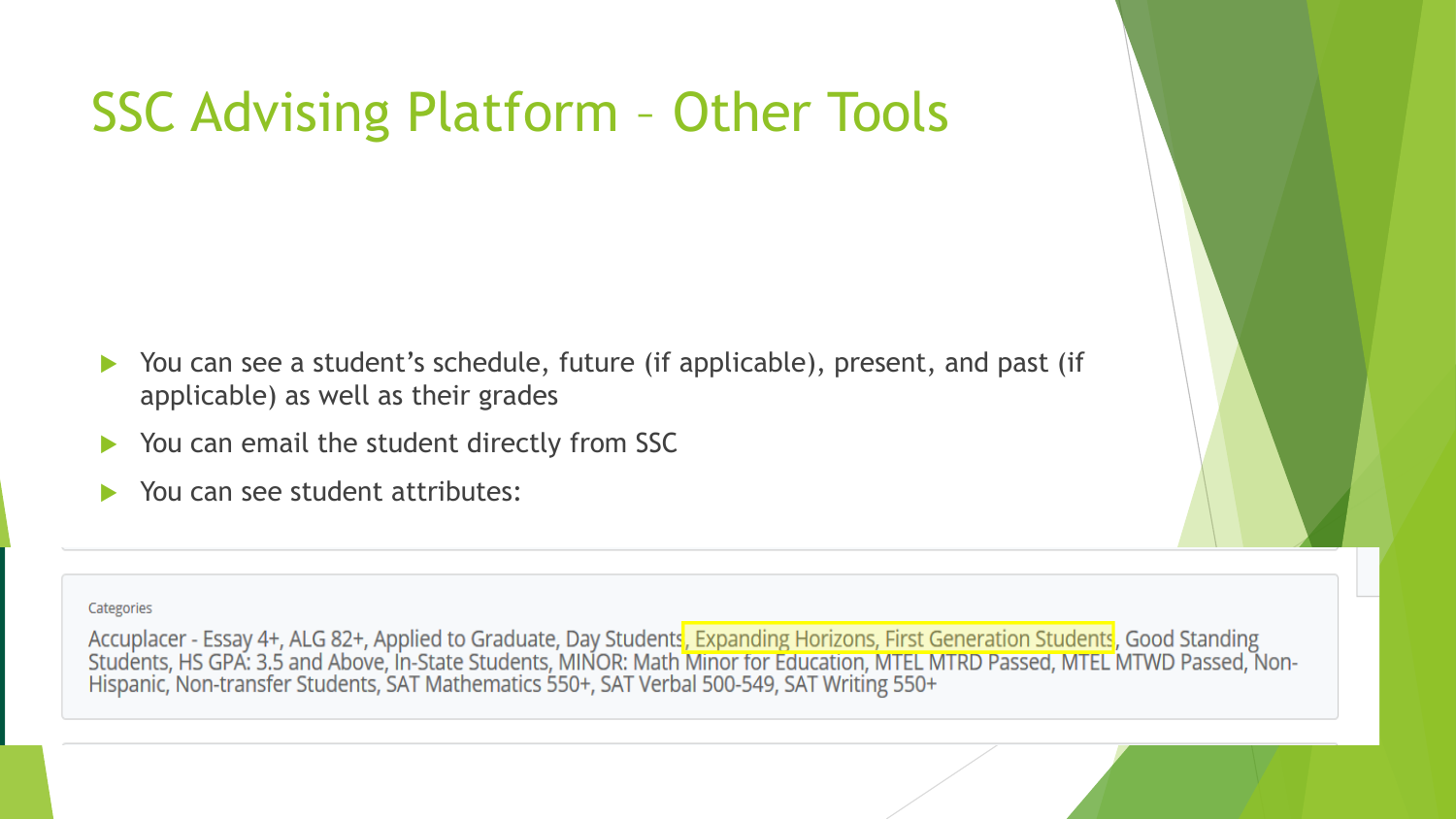### Questions/Final Thoughts?